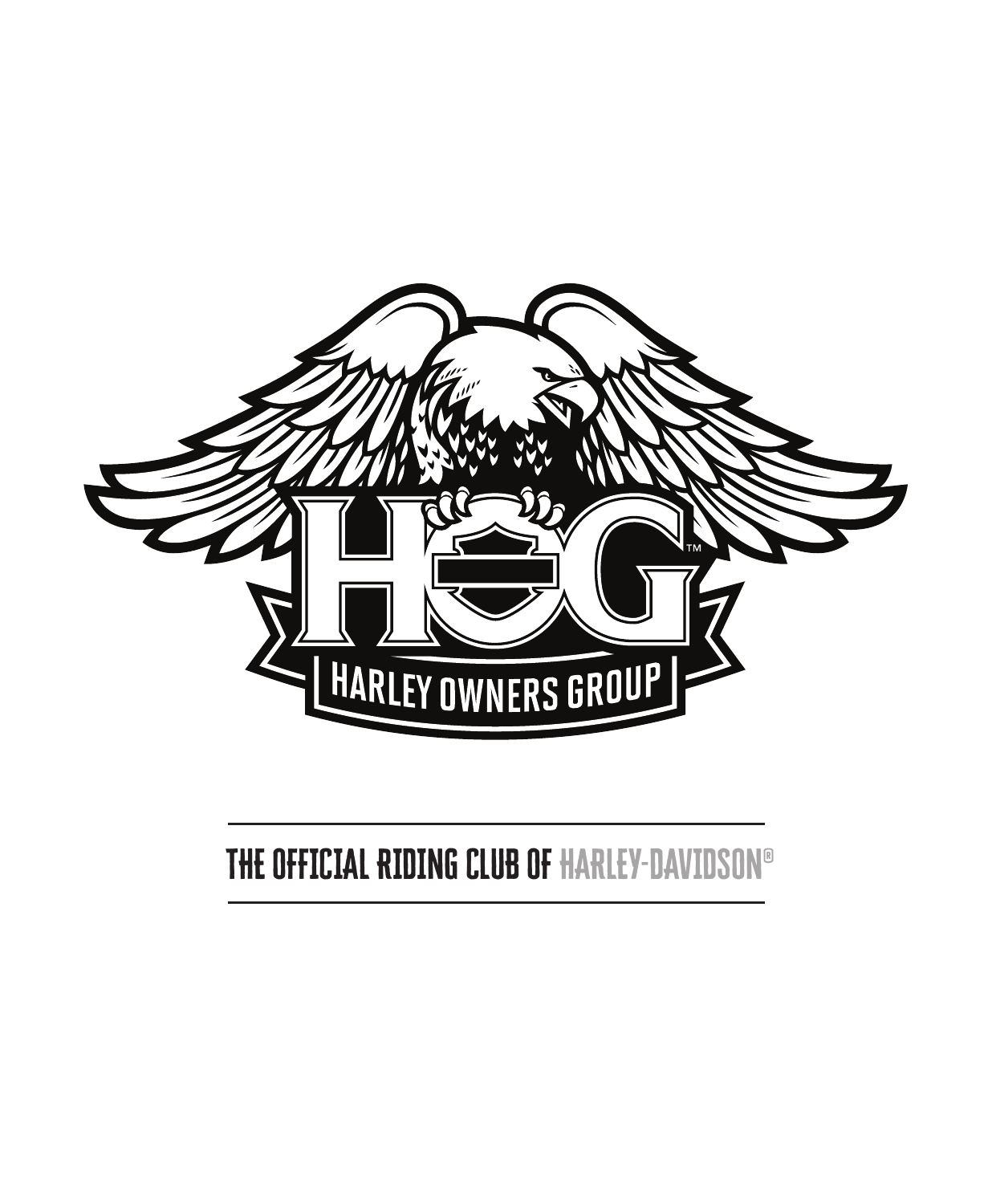# Harley Owners Group®

Table of Contents

**HARLEY OWNERS GROUP® RESPONSIBILITY STATEMENT 02 |**

**H.O.G.® CHAPTER CHARTER PREAMBLE 02 | PURPOSE 03 | SPONSORSHIP 03 | APPLICATION AND TERM OF RELATIONSHIP 04 | NAME AND AFFILIATION 04 | OFFICERS 05 | MEMBERSHIP 06 | DUES / CHAPTER FUNDS 07 | RIDES AND ACTIVITIES 08 | CHAPTER COMMUNICATIONS 08 | TRADEMARK LICENSE 09 | CHAPTER POLICIES / BY-LAWS 11 | AMENDMENTS 11 | DISBURSEMENT OF FUNDS 11 | DISCLAIMER 12 | APPLICABLE LAWS 12 |** 

### **HARLEY OWNERS GROUP®**

#### **RESPONSIBILITY STATEMENT**

The *H.O.G.® Chapter Charter* is the document that defines the relationships between the local chapter, the sponsoring Dealer and H.O.G.® The articles in the Charter are binding; you can count on the chapter as "the final word" in any question you might have. It is the responsibility of sponsoring Dealers to ensure that their chapter meets the requirements set by H.O.G.® in the Charter. The director and other officers shall uphold the *H.O.G.® Chapter Charter* in all chapter business and activities.

## **H.O.G.® CHAPTER CHARTER**

#### **PREAMBLE**

The Harley Owners Group® (H.O.G.®) is an organization founded and sponsored by Harley-Davidson Motor Company®. The Group was established to offer motorcycling benefits and services to Harley-Davidson® enthusiasts throughout the world, and to develop a close relationship between the Harley-Davidson® rider, the Harley-Davidson® Dealership, and Harley-Davidson Motor Company®.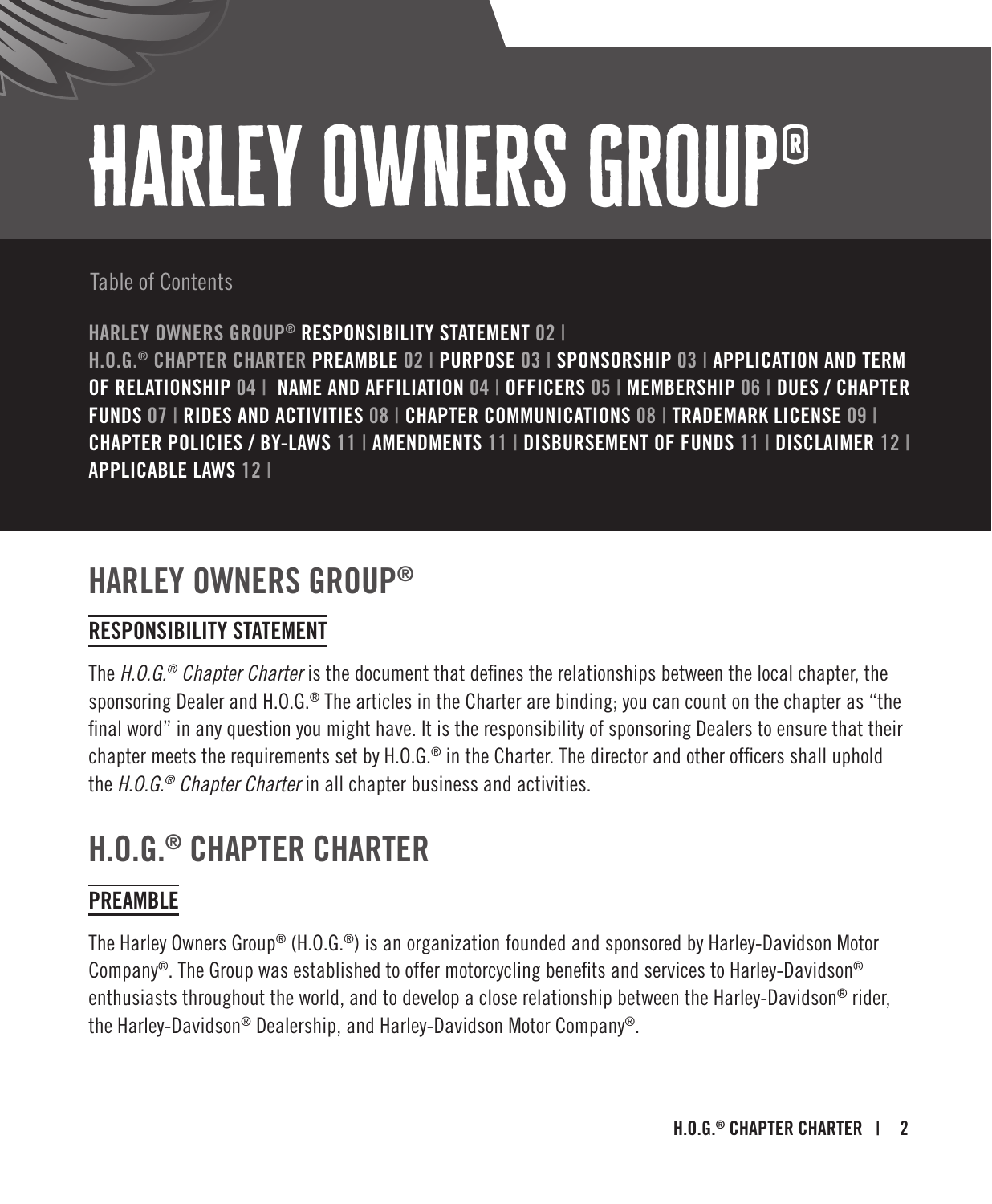

The opportunity for an authorized Harley-Davidson® Dealership to start an independent chapter affiliated with the Harley Owners Group® is offered to bring members together for the common interest of promoting motorcycling activities. As a benefit of membership, a H.O.G.® member may join any chartered H.O.G.® chapter. The intent of the chapter is to "Ride and Have Fun" with like-minded individuals who have a passion for riding Harley-Davidson® motorcycles and the Harley-Davidson® brand. The chapter shall be a family-oriented, non-political and non-religious organization.

#### **ARTICLE I – PURPOSE**

- 1. The purpose of the local chapter shall be to promote responsible Harley-Davidson<sup>®</sup> motorcycling activities for Harley Owners Group® members by conducting chapter activities and encouraging participation in other H.O.G.® events.
- 2. Chapter activities and operations shall be conducted in a manner consistent with a family-oriented, non-political, non-religious philosophy.
- 3. The chapter exists to develop a closer relationship between the Harley-Davidson<sup>®</sup> rider and the authorized Harley-Davidson® Dealership.

#### **ARTICLE II – SPONSORSHIP**

- 1. Each chapter must be sponsored by an authorized Harley-Davidson® Dealership. The decision to sponsor a chapter shall be undertaken solely at the Dealer's discretion.
- 2. H.O.G.® chapters are part of the sponsoring dealership's business.
- 3. An authorized Harley-Davidson® Dealership may sponsor only one H.O.G.® chapter, unless there is a valid reason to justify additional chapter(s) per the H.O.G.® Multiple Chapter Guidelines.
- 4. The sponsoring Dealership shall have absolute authority to require that the sponsored chapter(s) conducts its operations and activities in accordance with the vision or standards of the sponsoring Dealership. The sponsoring Dealership shall require the chapter to operate and conduct activities in accordance with this Charter.
- 5. The sponsoring Dealership shall have authority over any and all matters pertaining to chapter membership.
- 6. The sponsoring Dealership shall have authority over, and approval rights regarding the content of all chapter communications.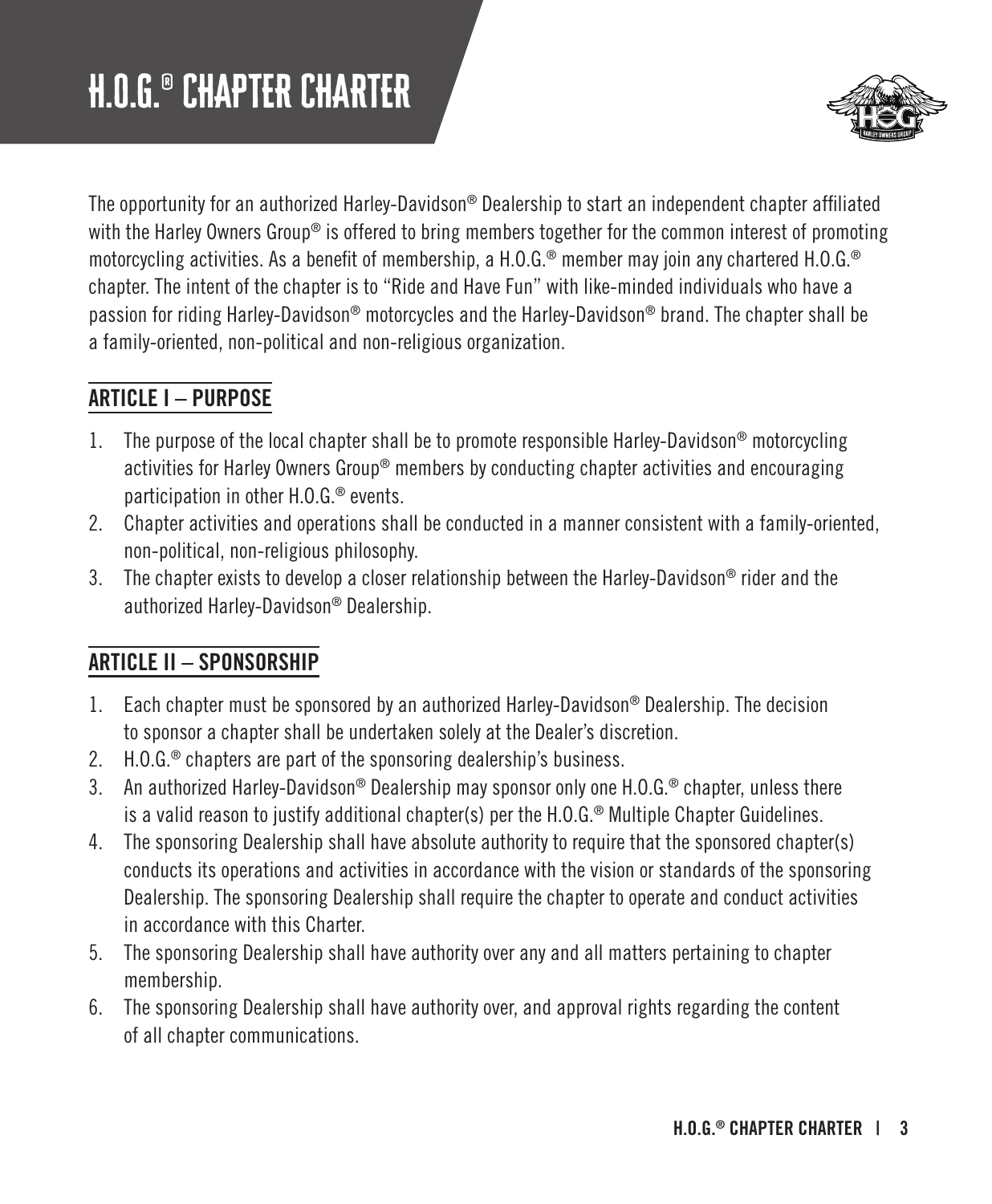# H.O.G.® CHAPTER CHARTER



#### **ARTICLE II – SPONSORSHIP (cont.)**

- 7. The sponsoring Dealership may establish chapter dues, which shall be used solely to pay or defray the cost of chapter administration.
- 8. The Dealer may terminate sponsorship of their chapter at any time, at which point the chapter's H.O.G.® affiliation shall cease and desist.
- 9. **Rescission and Termination of Sponsorship:** In the event a sponsoring Dealer decides to terminate or rescind sponsorship of a Chartered chapter:
	- A. The sponsoring Dealer shall inform H.O.G.® of the sponsoring Dealer's intent to cancel or terminate sponsorship fifteen days prior to providing the chapter with written notice of termination or rescission of sponsorship.
	- B. The sponsoring Dealer shall provide the chapter with written notice that sponsorship is terminated or rescinded. The notice shall be effective fifteen days subsequent to date of delivery of the notice. A copy of the sponsoring Dealer's written notice to the chapter membership shall be sent to H.O.G.®
	- C. After a Dealership terminates their chapter, a proposal to sponsor a new chapter shall not be considered for a minimum period of twelve months from the date of termination.

#### **ARTICLE III – APPLICATION AND TERM OF RELATIONSHIP**

Chapter affiliation with  $H.O.G.  $®$  is based on a co-signed agreement between the sponsoring Dealer$ and Harley-Davidson® Motor Company.

#### **ARTICLE IV – NAME AND AFFILIATION**

- 1. The Harley Owners Group®, a business unit of Harley-Davidson® Motor Company, is the chartering body for all H.O.G.® chapters. Each chapter affiliated with the Harley Owners Group® shall be a separate and independent organization/group of individuals providing services to its chapter members on a "non-profit/not-for-profit" basis.
- 2. Each affiliated chapter must adhere to this Charter.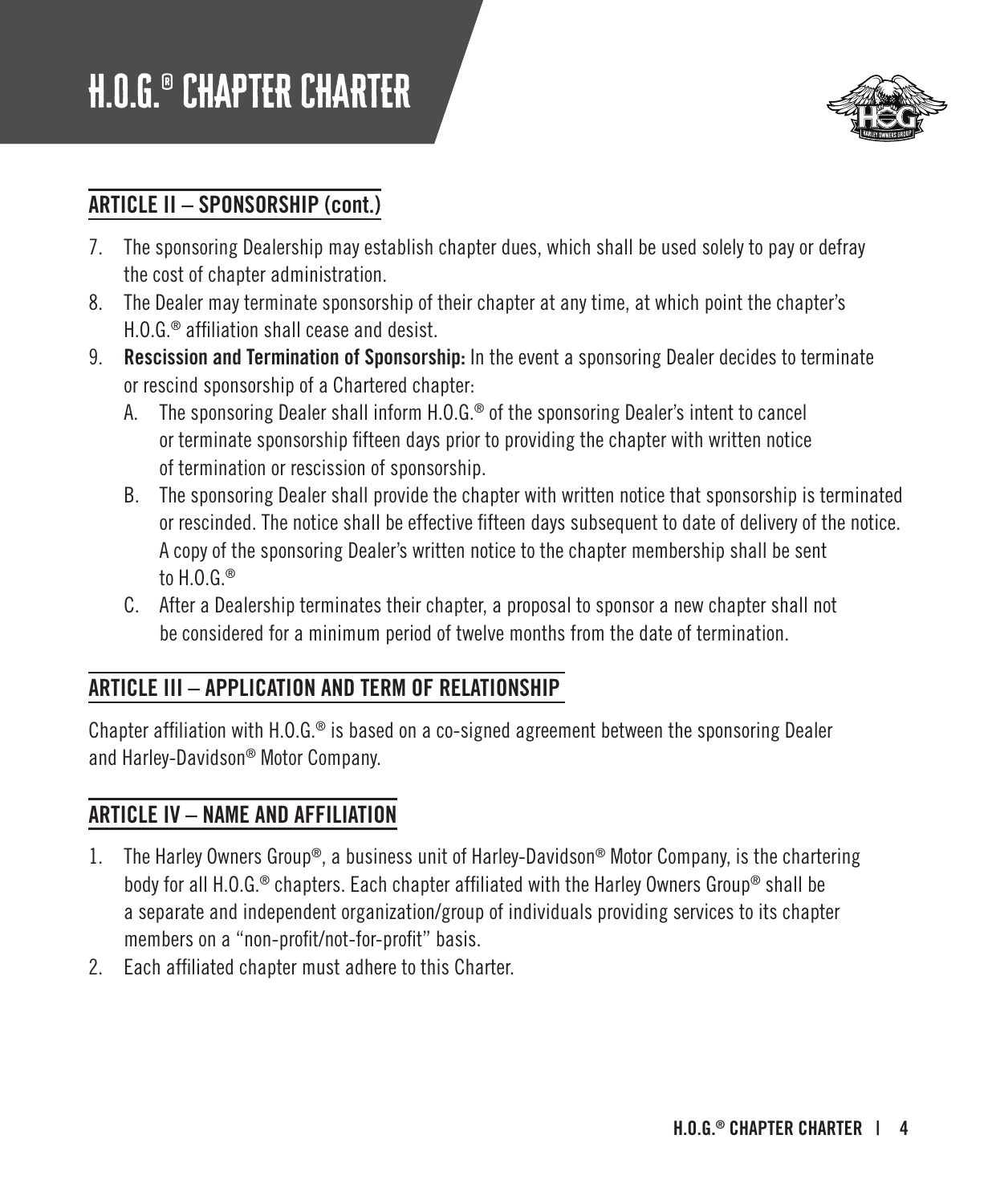

#### **ARTICLE IV – NAME AND AFFILIATION (cont.)**

- 3. Affiliated chapters' names shall be approved by H.O.G.® and Harley-Davidson® and must include the word "Chapter." Chapter names may not include the trademarks of H.O.G.® or Harley-Davidson®. Only approved H.O.G.® chapters have the designation of "Chapter" in their name. Chapter names remain under the ownership of H.O.G.® and Harley-Davidson® may be used only for authorized H.O.G.® chapters and shall not be used in any other consideration.
- 4. Should H.O.G.<sup>®</sup> determine, in its sole discretion, that a chapter is not adhering to this Charter, H.O.G.<sup>®</sup> may terminate the chapter as a H.O.G.® affiliated organization.

#### **ARTICLE V – OFFICERS**

- 1. Affiliated chapters shall have the following primary officers: Sponsoring Dealer, H.O.G.<sup>®</sup> Manager, Director, Assistant Director, Treasurer and Secretary.
- 2. The H.O.G.® Manager must be a Dealership employee designated by the sponsoring Dealer.
- 3. The sponsoring Dealer, Dealership staff, or H.O.G.® Manager may hold any, or all, primary officer positions.
- 4. The sponsoring Dealer/H.O.G.<sup>®</sup> Manager may determine how chapter officers are selected and terms of service.
- 5. The sponsoring Dealer/H.O.G.® Manager may remove any officer from office at the Dealer sole discretion.
- 6. The sponsoring Dealer/H.O.G.® Manager has the authority to require the chapter to perform to the sponsoring Dealer's standards or vision.
- 7. The duties and responsibilities of the required chapter officers shall be as follows:
	- A. **Director:** shall uphold this Charter, conduct chapter meetings and coordinate chapter officer responsibilities.
	- B. **Assistant Director:** shall be responsible for promoting membership, membership orientation, membership retention, and keeping the chapter members informed of H.O.G.® programs.
	- C. **Treasurer**: shall be responsible for collecting and disbursing chapter funds, reporting financial transactions to sponsoring Dealer/H.O.G.® Manager on a monthly basis, compliance with all revenue recording and reporting requirements.
	- D. **Secretary:** shall be responsible for administering and maintaining meeting minutes, annual reports, membership reports on *hog.com*, insurance and legal documentation, event releases, and enrollment releases. These permanent records shall be kept at the sponsoring Dealership.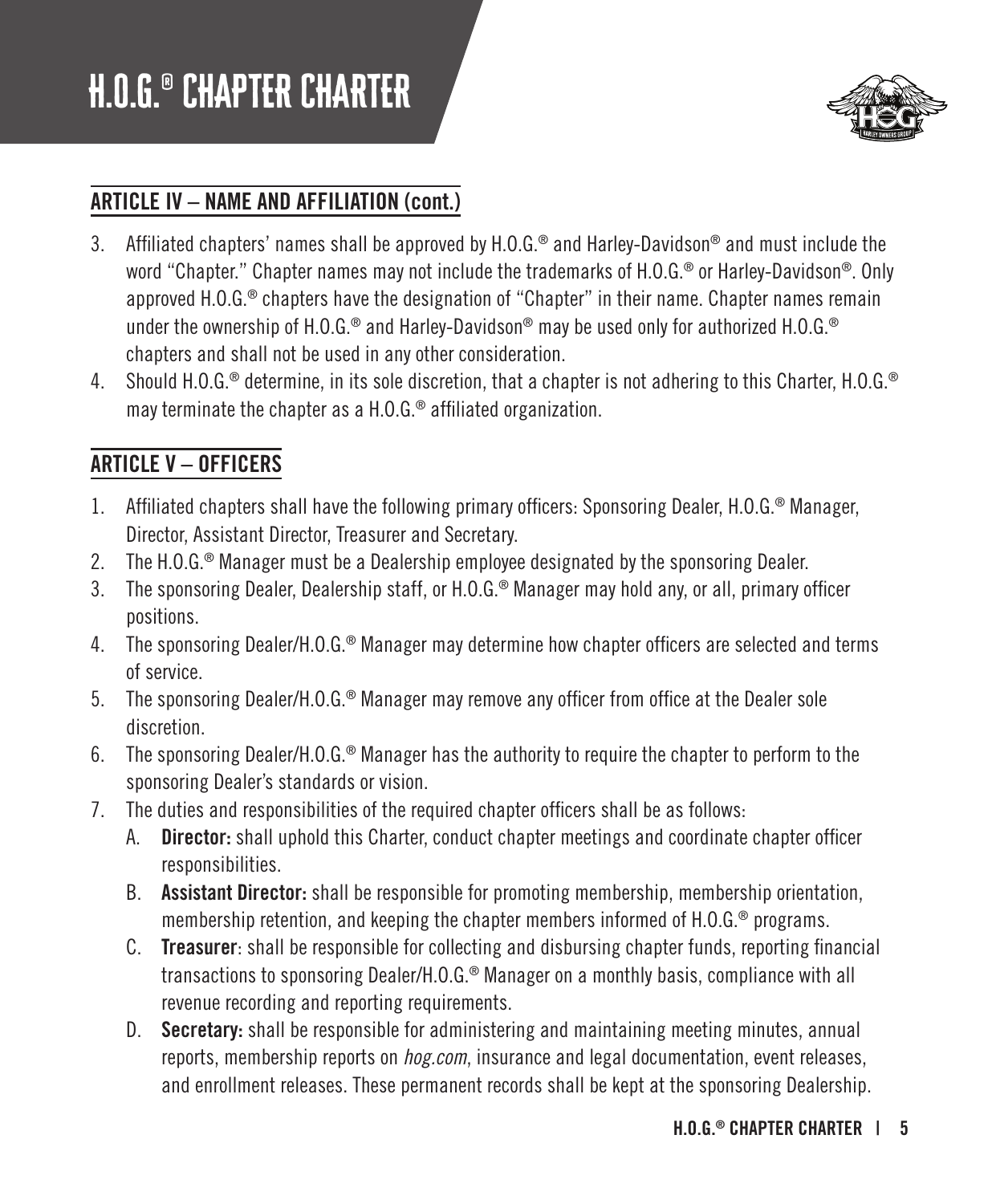

#### **ARTICLE V – OFFICERS (cont.)**

- 8. **Discretionary Officers:** These officer positions are optional and at the discretion of the sponsoring Dealership. The duties and responsibilities of the discretionary chapter officers may include the following.
	- A. **Activities Officer:** assisting in planning and administering chapter events.
	- B. **Ladies of Harley Officer:** encouraging women members to take an active part in chapter activities.
	- C. **Road Captain:** assisting in the planning of routes for chapter rides.
	- D. **Editor:** assembling and organizing all forms of chapter communications. Ensures all forms of chapter communications are approved by the sponsoring Dealer/H.O.G.® Manager before publication or distribution.
	- E. **Safety Officer:** providing chapter members with information relating to the availability of rider training.
	- F. **Photographer:** obtaining and organizing chapter images for use in chapter communications and chapter history.
	- G. **Historian:** preparing and maintaining an account of the history of the chapter.
	- H. **Membership Officer:** assisting the chapter secretary in the chapter membership duties.
	- I. **Webmaster:** assembling and organizing material for the chapter web site, social media sites (if applicable), and obtaining approval from the sponsoring Dealer/H.O.G.<sup>®</sup> Manager before publication. chapter web site and social media sites must comply with the H.O.G.® Chapter Internet Guidelines.

#### **ARTICLE VI – MEMBERSHIP**

1. As a benefit of being a H.O.G.<sup>®</sup> member, a H.O.G.<sup>®</sup> member may join any chartered H.O.G.<sup>®</sup> chapter. An expired membership in H.O.G.® automatically terminates local chapter membership. It shall be the responsibility of each local chapter to ensure that chapter members are current H.O.G.® members and to maintain on file in the chapter records a signed copy of the annual Chapter Membership Enrollment Form and Release of each chapter member. It shall be the responsibility of any person applying for, or renewing, membership in a local chapter to provide proof of his or her H.O.G.® membership as a condition of eligibility for membership.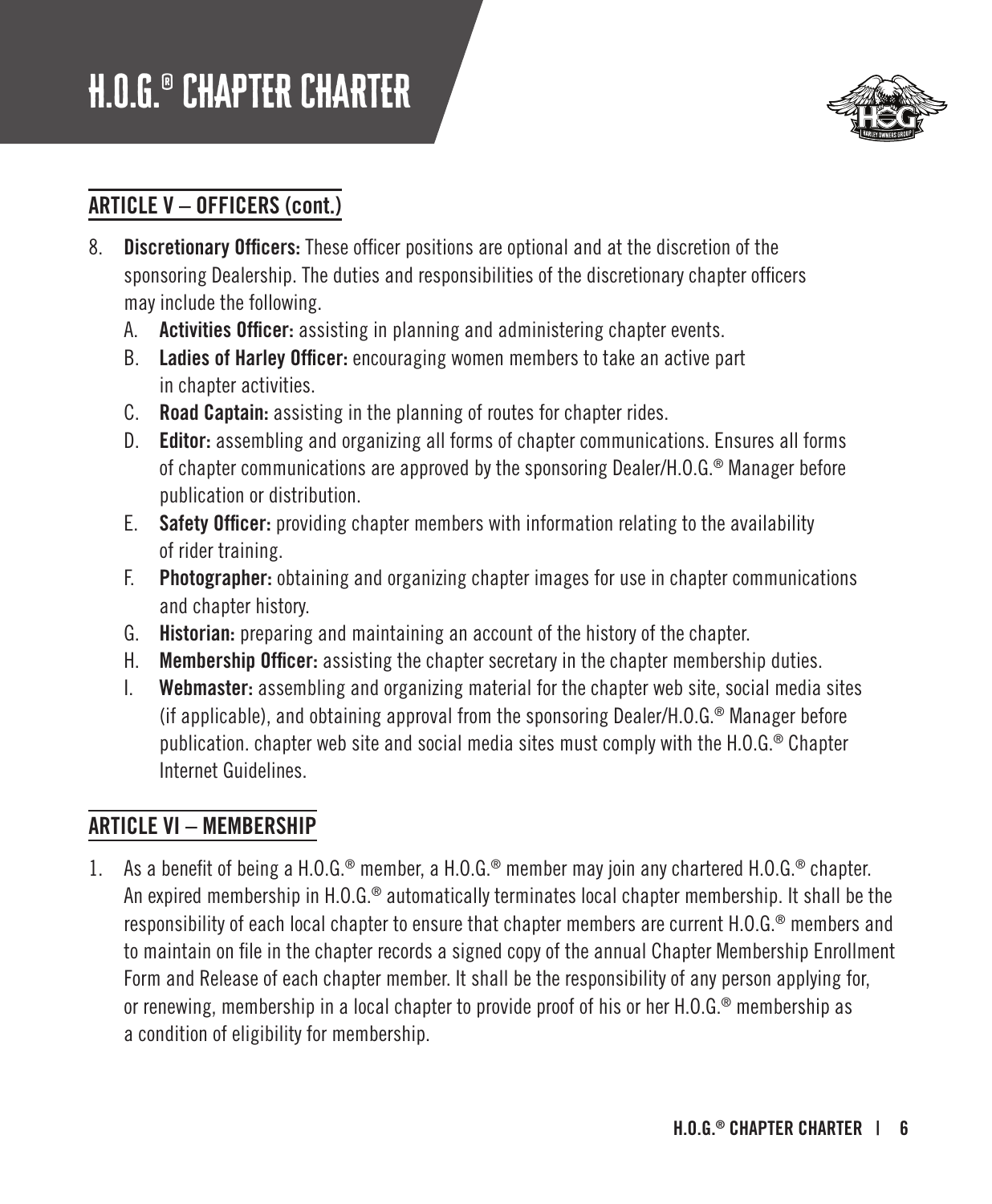# H.O.G.® CHAPTER CHARTER



- 2. The sponsoring Dealer or H.O.G.® Manager may terminate a person's membership in the chapter if the sponsoring Dealer, at their sole discretion, determines that a member's conduct is undesirable or contrary to the sponsoring Dealer's standards or vision.
- 3. In order to revoke a membership in the chapter, the sponsoring Dealer or  $H.O.G.®$  Manager must do the following:
	- A. Notify the member in writing of the termination of his/her chapter membership.
	- B. Refund the member's chapter dues for the year.
	- C. Send a copy of the termination letter to H.O.G.®
- 4. Chapter membership is a single level membership. There are no life or associate chapter memberships. All chapter members are entitled to all chapter membership benefits.
- 5. A sponsoring dealer may refuse a chapter membership application.

#### **ARTICLE VII – DUES/CHAPTER FUNDS**

- 1. A sponsoring dealer may refuse a chapter membership application.
- 2. Chapters are to be not-for-profit/non-profit organizations/groups of individuals. They are not intended to be charities. The sponsoring Dealer/H.O.G.® Manager may, in the sponsoring Dealer's sole discretion, establish chapter dues to be utilized solely to pay or defray the cost of chapter administration.
- 3. Chapters may conduct legitimate and legal fundraising activities to assist in paying or defraying chapter operating expenses. All fundraising activity shall be subject to approval by the sponsoring Dealer/H.O.G.® Manager.
- 4. The chapter cannot pay chapter members for their volunteer work.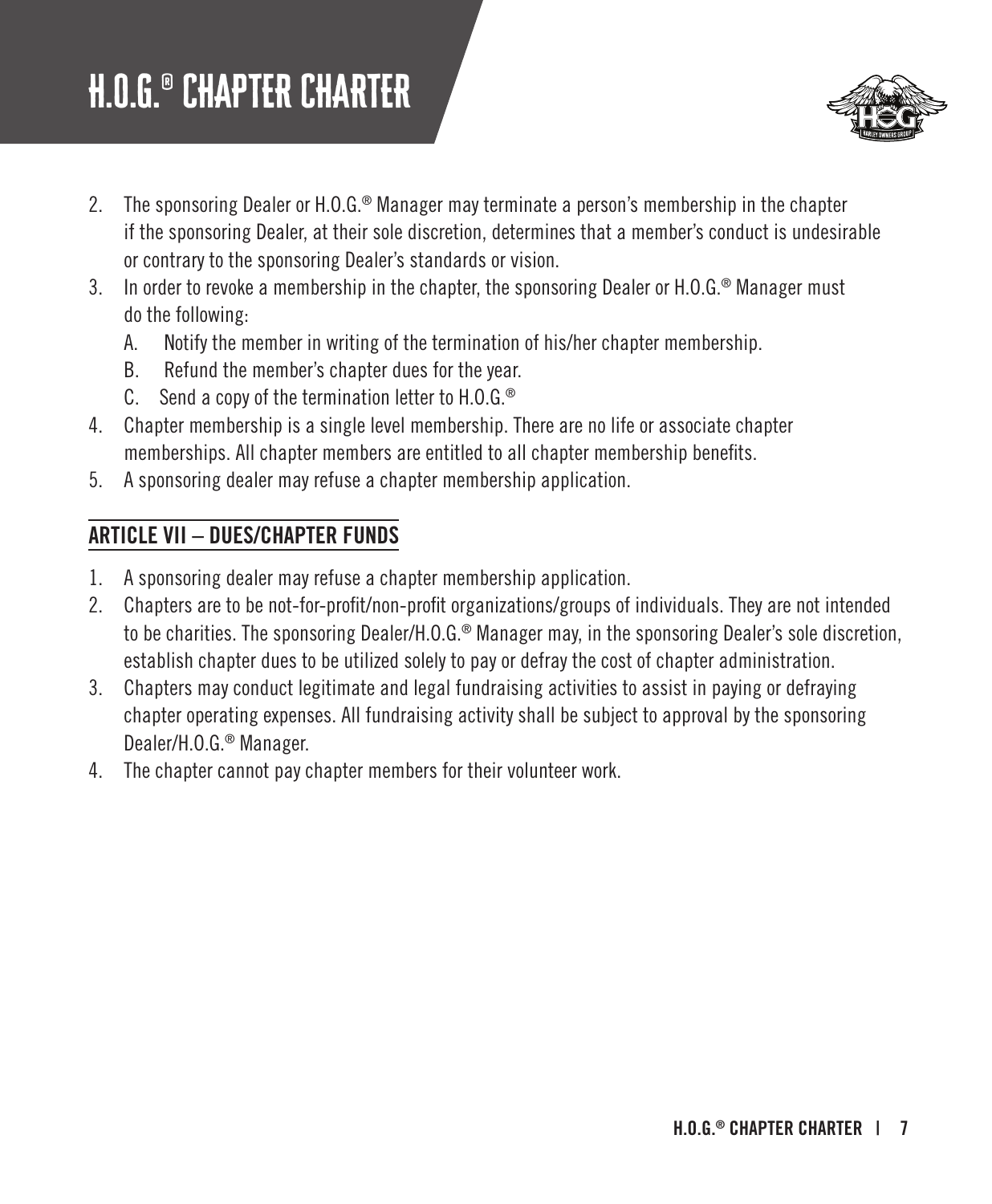

#### **ARTICLE VIII – RIDES & ACTIVITIES**

Chapter events and activities are the sole responsibility of the local chapter and sponsoring Dealership. All chapter activities shall have the sponsoring Dealer/H.O.G.® Manager approval. These events and activities may include any family-oriented, safe and legal activities that promote a positive image of the Harley-Davidson® lifestyle and that appeal to the chapter membership.

- A. Chapters must hold a minimum of four closed riding events per year.
- B. Closed events are chapter events which are open to chapter members and one guest per member.
- C. Open events are events open to everyone.
- D. Any event contracts should be read and approved by the sponsoring Dealer and/or the chapter's H.O.G.® Manager prior to being signed by an officer.

#### **ARTICLE IX – CHAPTER COMMUNICATIONS**

- 1. All material published by the chapter must include the official chapter name and number.
- 2. All chapter communications must be approved by the sponsoring Dealer/H.O.G.<sup>®</sup> Manager.
- 3. Chapter must maintain a file at the sponsoring Dealership of all chapter communication for a rolling period of 12 months.
- 4. Chapter must distribute a minimum of four communications per calendar year to maintain H  $\theta$  G  $^{\circledR}$  affiliation
- 5. Chapter communications must include information on member activities. Activities listed in the communications must indicate whether it is an open event or closed event.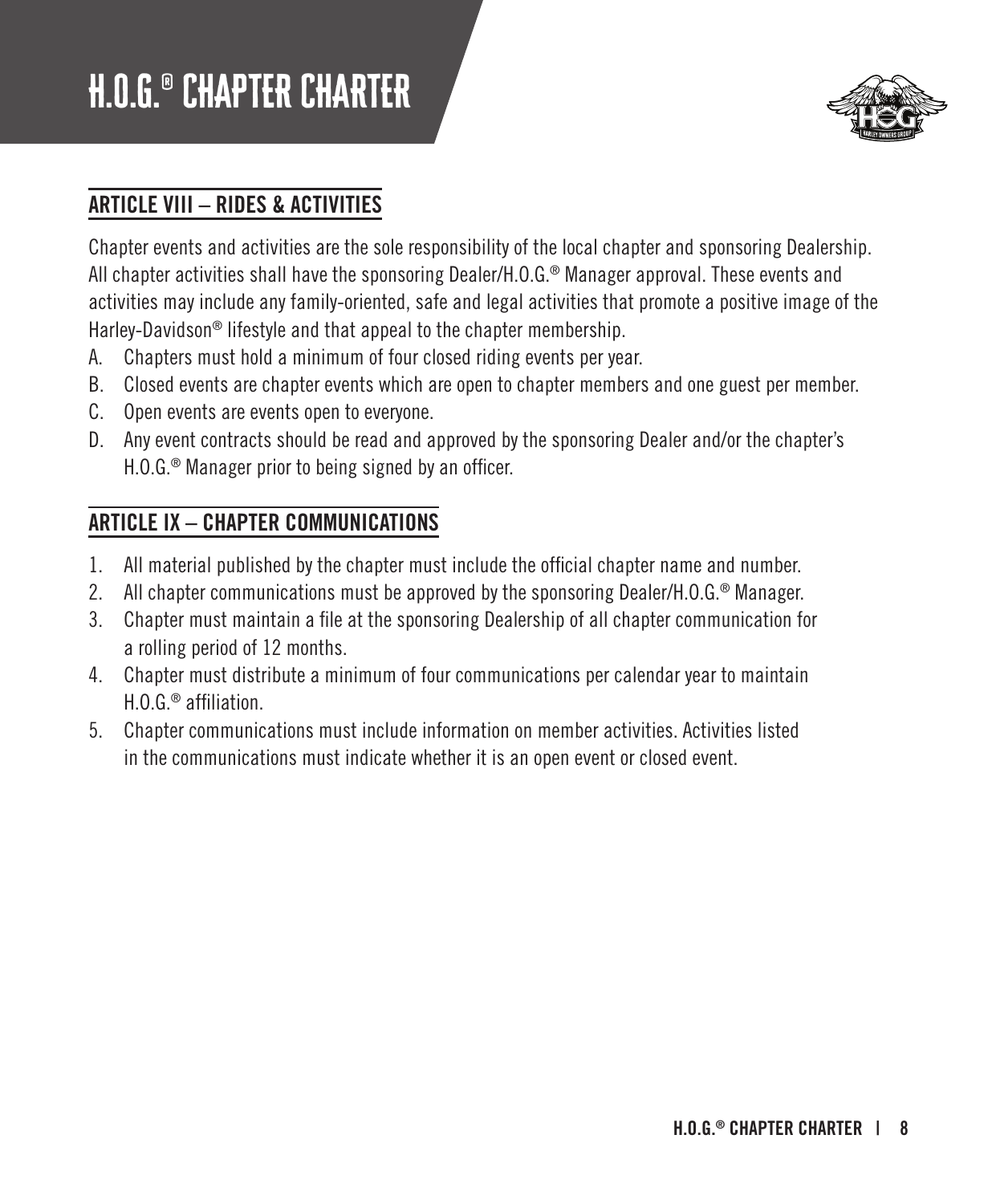# H.O.G.® CHAPTER CHARTER



#### **ARTICLE X – TRADEMARK LICENSE**

- 1. The trademarks H.O.G.®, HOG, Harley Owners Group®, L.O.H., LADIES OF HARLEY and the following H.O.G.® logos (the "H.O.G.® Trademarks") are among the many trademarks of H-D U.S.A, LLC. These H.O.G.® trademarks may not be altered in any way and cannot be used in combination with any other words or graphics. Chapters are not licensed to use Harley-Davidson® specific marks.
- 2. Trademarks are for use on chapter communications, web and signage.



- 3. The issuance of the H.O.G.® Chapters Charter shall constitute a limited license to use the H.O.G.® trademarks, not H-D® marks, for the duration of the agreement with the sponsoring Dealer.
- 4. The Chartered H.O.G.<sup>®</sup> chapter's license to use the H.O.G.<sup>®</sup> trademarks is limited to use in conjunction with the official chapter name and use in conjunction with material relating to chapter activities.
- 5. Other additional logos/artwork, including Heritage versions, will be offered/available through official licensees. Go to *hog.com*/*shop* for options.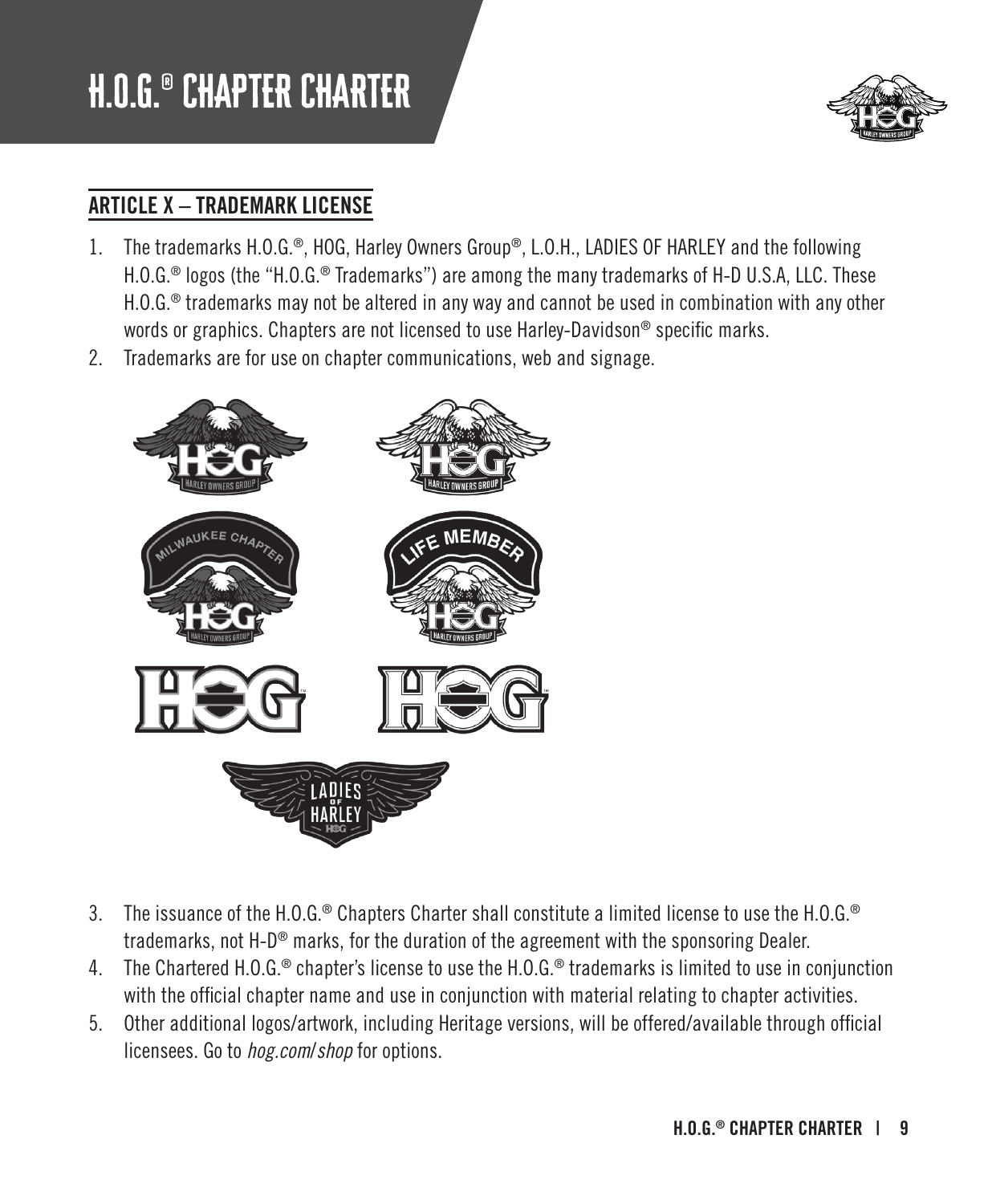

#### **ARTICLE X – TRADEMARK LICENSE (cont'd)**

6. Trademarked H.O.G.® logos shall be displayed only with the official chapter name, which official chapter name shall be displayed above the H.O.G.® eagle logo and within the official H.O.G.® chapter chevron as depicted below.



- 7. Chapters must obtain approval from H.O.G.<sup>®</sup> before using H.O.G.<sup>®</sup> trademarks on any material other than chapter publications/communications. T-shirts, pins and all other items using H.O.G.® trademarks shall only be produced by authorized licensees of Harley-Davidson Motor Company® and shall be subject to prior approval by H.O.G.®
- 8. Chapter use of the H.O.G.<sup>®</sup> Trademarks may continue only so long as this H.O.G.<sup>®</sup> Charter is in effect between H.O.G.® and the sponsoring Dealership and the chartered chapter operates in accordance with this H.O.G.® Charter. H.O.G.® may, at its sole discretion, terminate the chapter's limited license to use the H.O.G.® trademarks at any time upon thirty (30) days' notice in writing, and the chapter will immediately be required to cease and desist all use of the marks when the notice becomes effective.
- 9. The chapter shall provide such assistance as may reasonably be requested by Harley-Davidson Motor Company<sup>®</sup> to protect the H.O.G.<sup>®</sup> trademarks in the locality of the chapter's operations.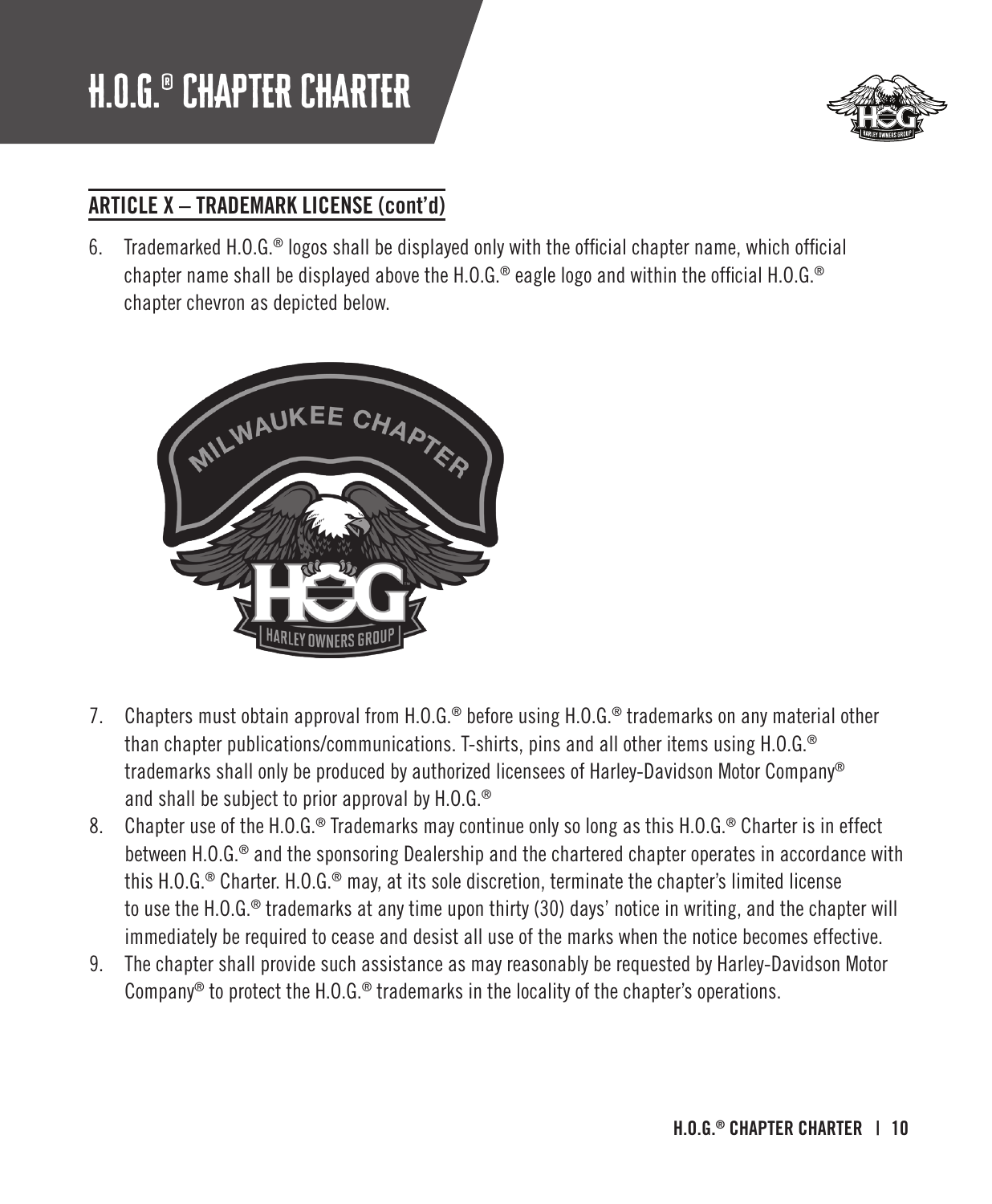

#### **ARTICLE XI – CHAPTER POLICIES/BY-LAWS**

- 1. This Charter shall be adopted and serve as policy and by laws for H.O.G.<sup>®</sup> chapters and must be available to all chapter members.
- 2. Instituting additional by-laws or other regulations by a chapter is discouraged.
- 3. Chapter by-laws, if needed as chapter policies, may not replace, supersede or conflict with this Charter, or the sponsoring Dealer's standards or vision. The sponsoring Dealership and H.O.G.® must approve chapter by-laws before publication or implementation. A copy of the approved chapter by-laws shall be furnished to the sponsoring Dealership and shall be available to all chapter members.

#### **ARTICLE XII – AMENDMENTS**

H.O.G.<sup>®</sup> may amend this Charter at any time at its sole discretion based upon our review of chapter developments and needs or because of conflicts with governing laws.

#### **ARTICLE XIII – DISBURSEMENT OF FUNDS**

In the event of dissolution or final liquidation of the chapter, all of the remaining funds and property of the chapter shall, after paying or making provision for the payment of all of the liabilities and obligations of the chapter and for necessary expenses thereof, be distributed to such organization(s) as are organized and operated exclusively for charitable purposes and that legally qualify as an exempt organization(s). In no event shall any of such assets or property be distributed to any chapter officer, member, private individual or for-profit business.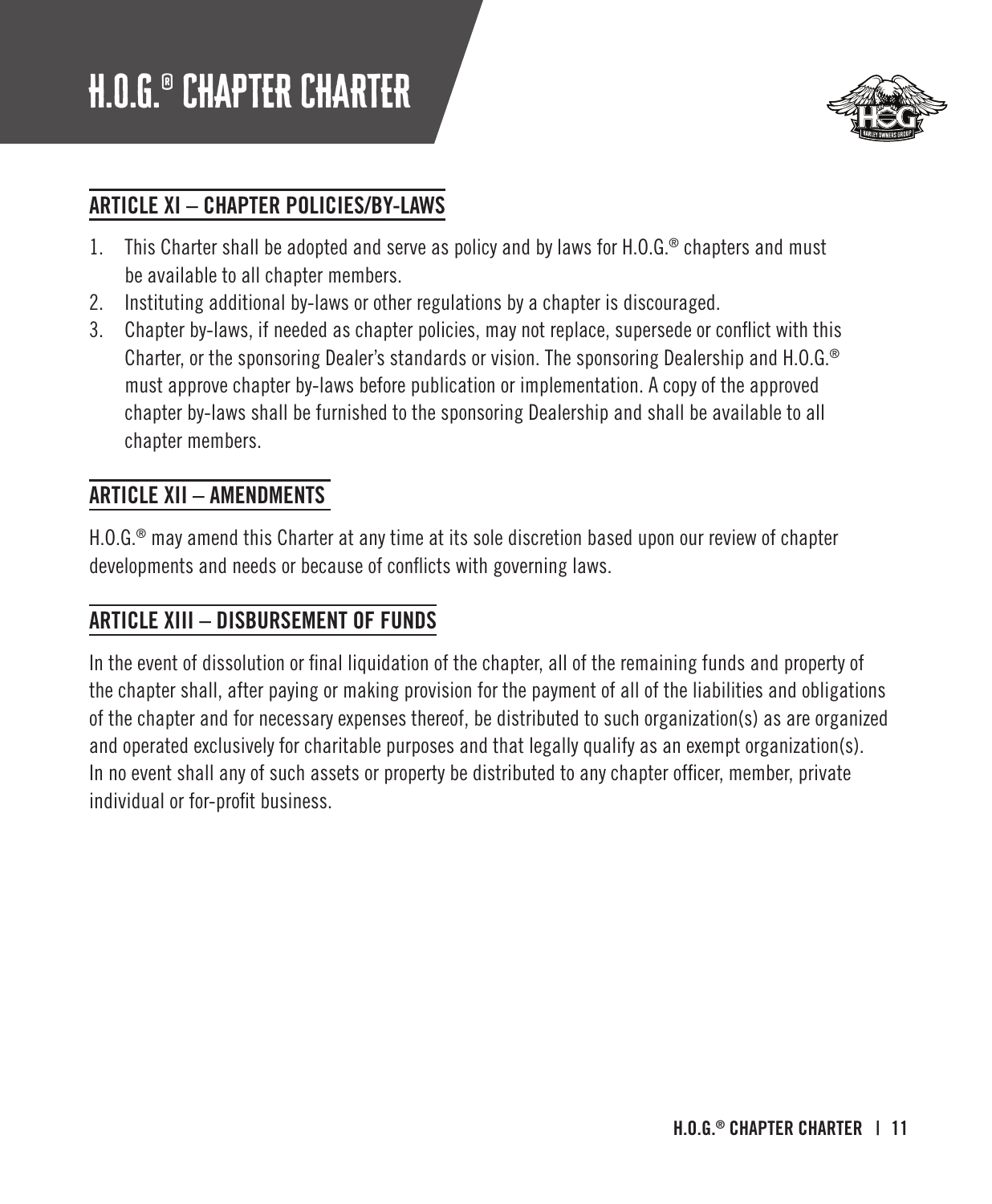

#### **ARTICLE XIV – DISCLAIMER**

While the chapter may be affiliated with H.O.G.®, it remains a separate, independent entity/group of individuals responsible for its actions. All Harley Owners Group® members and their guest(s) participate voluntarily and at their own risk in H.O.G.® and H.O.G.® chapter activities. The sponsoring Dealer, sponsoring Dealership, H.O.G.® and Harley-Davidson Motor Company®, its subsidiaries and distributors and local chapter officers are and shall be released and held harmless by the member/guest for any injury or loss to the member/guest or to his or her property which may result from participation in H.O.G.<sup>®</sup> and H.O.G.® chapter activities. This means that each and every member of the local chapter and their guest(s) have no ground for legal action against the sponsoring Dealership, H.O.G.®, Harley-Davidson Motor Company®, its distributors and its subsidiaries, the local chapters and their respective agents and employees for any injury resulting to them or their property.

#### **ARTICLE XV – APPLICABLE LAWS**

If any part of this Charter should be invalid for any reason whatsoever under any applicable laws having jurisdiction over the subject matter of this Charter, then that part shall be considered deleted from this Charter and the rest of this Charter shall remain valid and in full force and effect.